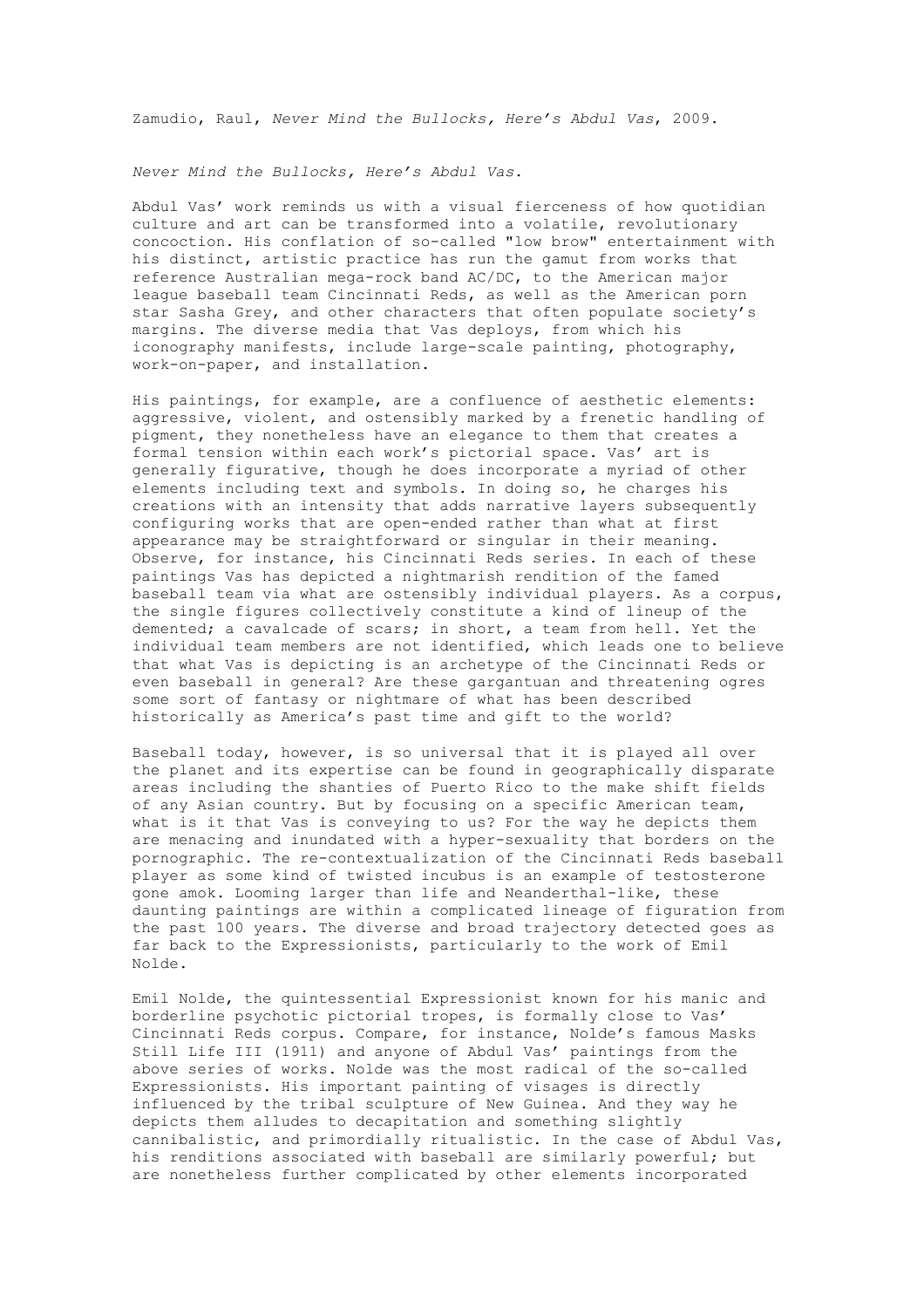into them. Some of these include the morphing of baseball bats into penises with dripping semen, engorged orifices that could be vaginal as well as anal, albeit that they are located frontally rather than from behind? Or, one can find peppered in other paintings scrawls and marks that allude to the Ku Klux Klan, Nazism, fascist dictators, and violence of all sorts, transvestites, and a plethora of symbolism including those associated with Christianity. These works manifest an iconography that is primeval, scatological, corporeal, abject, and deeply unconscious. To complicate matters even more, is that the works are not only made with paint, which in general is acrylic rather than oil, but Vas' pigments are mixed with hand lotion made by the designer Tom Ford as well as Senok tea. While these additives are formally incorporated for texture as an artist may add marble powder to pigment, aesthetic decisions ultimately need to be rethought when such materials engage the image that they create. For example: Robert Morris may use rubber for its formal properties of softness, but when the same material is used by the Mexican artist Gabriel Orozco or the African- American artist Chakia Booker, other narrative elements come into operation beyond the compositional aspects of pliancy, malleability and so forth. The same thing could be said of Vik Muniz and his use of chocolate syrup in his portrait of Sigmund Freud. The viscous quality of the syrup is a concomitant allusion to Freudian anal stage because it looks like liquefied excrement, as it refers to the oral stage in that one can consume the New World confection. If Muniz had used another medium than chocolate syrup, these subtexts become less tenable.

Abdul Vas' use of Senok tea and Tom Ford lotion de-centers his work into a register where constructions of masculinity collide with male stereotypes of baseball and the so-called "metro-sexual." Tom Ford lotion is a cosmetic designed by a gay man for both hetero and homosexual men. And its powers of lubrication are certainly not limited to more conventional applications. Vas' incorporation of lotion, then, complicates his work because of the hyper, twisted virility that is pansexual rather than either gay, straight, bi, or transgendered? The tweaking of genders is one aspect of many that underscores Abdul Vas' art whether it is painting, work-on-paper, photography, or installation. One can see, too, that Vas is also the progeny of Francis Bacon as well. Vas' meditation on the male human figure is more about the social and cultural milieus that construct it; for this is also underscored in his intervened photographs of an isolated figure titled Barry Times (2009).

Shot in black and white and covered with graffiti and other visual interventions, Barry Times has an aesthetic affinity residing somewhere—yet at the same time far afield—between Diane Arbus, Richard Avedon, Andres Serrano, and Larry Clark, to name just a few. There is, however, a poetic brutality to Barry Times that bespeaks of the marginalized in empowering ways. The savage honesty in rendering one of society's outcasts underlines Vas' anti-authoritarian aesthetic, if one can articulate it as such, were art is wielded as weapon. It is in this same spirit that his allusion to Sasha Grey amounts to a kind of beautification and reworking of the Book of Revelation's Whore of Babylon. If the Whore of Babylon is the nadir of female sexuality, then Abdul Vas' reification of Sasha Grey amounts to her transubstantiation.

For the prostitute has a rich tradition in religious, secular, and art history; but often she was configured as victim, or predator, or as sexual object of male desire. Rare is the artist who gives her back her agency and subjectivity. The most important artist to do so is, of